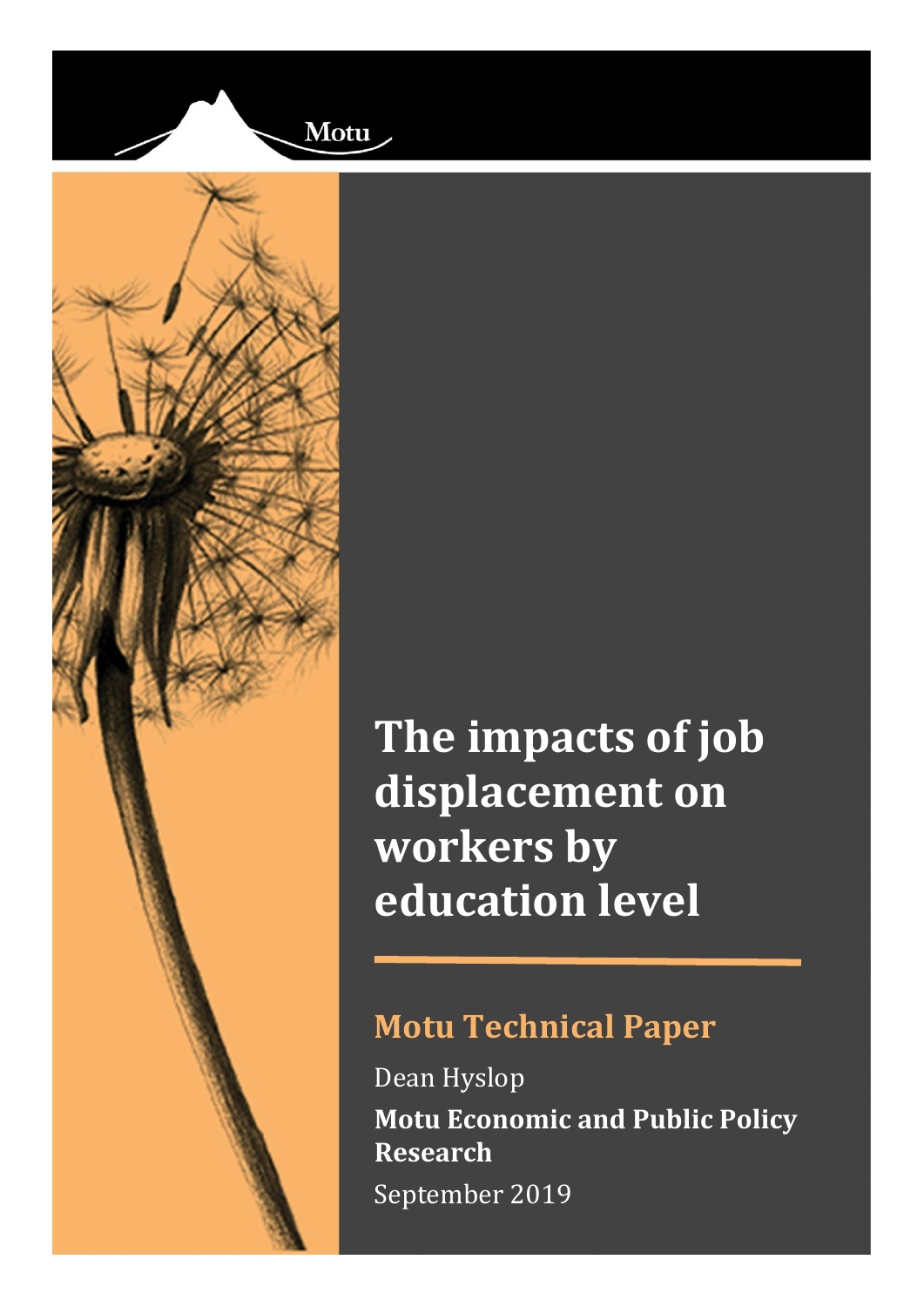### **Document information**

**Author contact details** Dean Hyslop Senior Fellow, Motu Economic and Public Policy Research, PO Box 24390, Wellington 6142, New Zealand. E-mail: dean.hyslop@motu.org.nz.

#### **Acknowledgements**

This research was supported by the Productivity Commission, for the inquiry into Technological change and the future of work. I thank Judy Kavanagh, John MacCormick, Tim Maddock, Dave Maré, Gail Pacheco and Amelia Sharman for discussion and comments on the paper.

#### **Disclaimer**

The results in this research note are not official statistics, they have been created for research purposes from the Integrated Data Infrastructure (IDI), managed by Statistics New Zealand. The opinions, findings, recommendations, and conclusions expressed in this working paper are those of the authors, not Statistics NZ, the Productivity Commission, or Motu Economic and Public Policy Research Trust. Access to the anonymised data used in this study was provided by Statistics NZ in accordance with security and confidentiality provisions of the Statistics Act 1975. Only people authorised by the Statistics Act 1975 are allowed to see data about a particular person, household, business, or organisation, and the results in this working paper have been confidentialised to protect these groups from identification. Careful consideration has been given to the privacy, security, and confidentiality issues associated with using administrative and survey data in the IDI. Further detail can be found in the Privacy impact assessment for the Integrated Data Infrastructure available from www.stats.govt.nz. The results are based in part on tax data supplied by Inland Revenue to Statistics NZ under the Tax Administration Act 1994. This tax data must be used only for statistical purposes, and no individual information may be published or disclosed in any other form, or provided to Inland Revenue for administrative or regulatory purposes. Any person who has had access to the unit record data has certified that they have been shown, have read, and have understood section 81 of the Tax Administration Act 1994, which relates to secrecy. Any discussion of data limitations or weaknesses is in the context of using the IDI for statistical purposes, and is not related to the data's ability to support Inland Revenue's core operational requirements.

*i*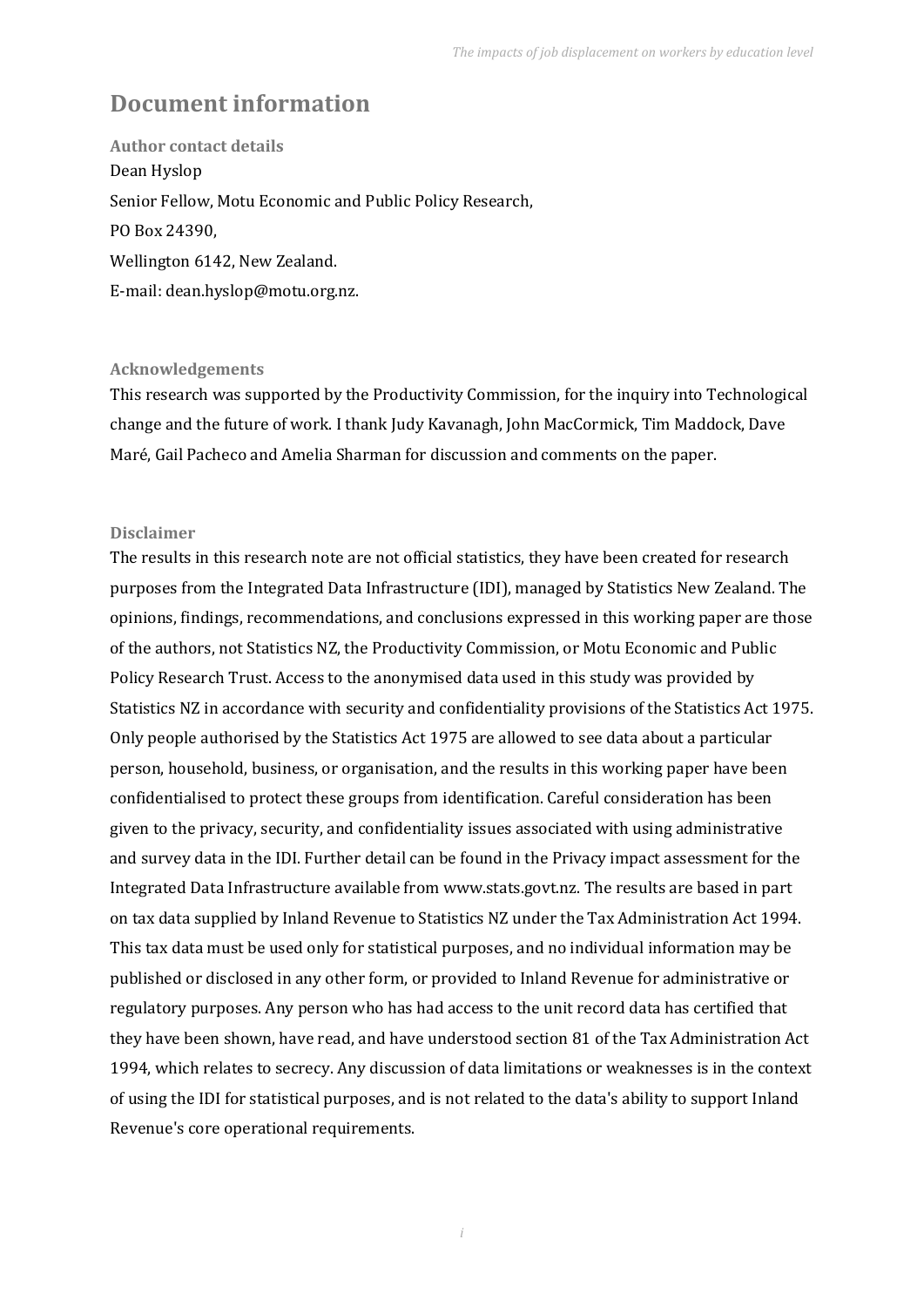#### **Abstract**

This research note extends previous research by Hyslop and Townsend (2017; 2019) on the longer term impacts of job displacement on workers labour market outcomes, to examine the impacts for workers with different levels of education. It uses data from the Survey of Family, Income and Employment (SoFIE) to identify job displacements over the period 2001–10, matched to administrative data from Statistics New Zealand's Integrated Data Infrastructure (IDI) covering the period 1999–2015, to facilitate at least five years of post-displacement observations. The results suggest that displaced workers with degree-level education experience larger adverse short-term employment effects, smaller medium to longer term employment effects, but larger and enduring earnings losses, than other displaced workers. The patterns are consistent with various hypotheses, including that, after a period of unsuccessful job search, degree-level educated workers may accept either lower skilled jobs or jobs with worse skill match. Alternatively, they may experience greater loss of either firm or industry-specific human capital, or lose substantial earnings premiums when displaced, that are difficult to replace.

**Summary haiku** Workers with degrees

suffer more financially when made unemployed.

#### **Motu Economic and Public Policy Research**

PO Box 24390 info@motu.org.nz +64 4 9394250

Wellington www.motu.org.nz

New Zealand

© 2019 Motu Economic and Public Policy Research Trust and the authors. Short extracts, not exceeding two paragraphs, may be quoted provided clear attribution is given. Motu Working Papers are research materials circulated by their authors for purposes of information and discussion. They have not necessarily undergone formal peer review or editorial treatment. ISSN 1176-2667 (Print), ISSN 1177- 9047 (Online).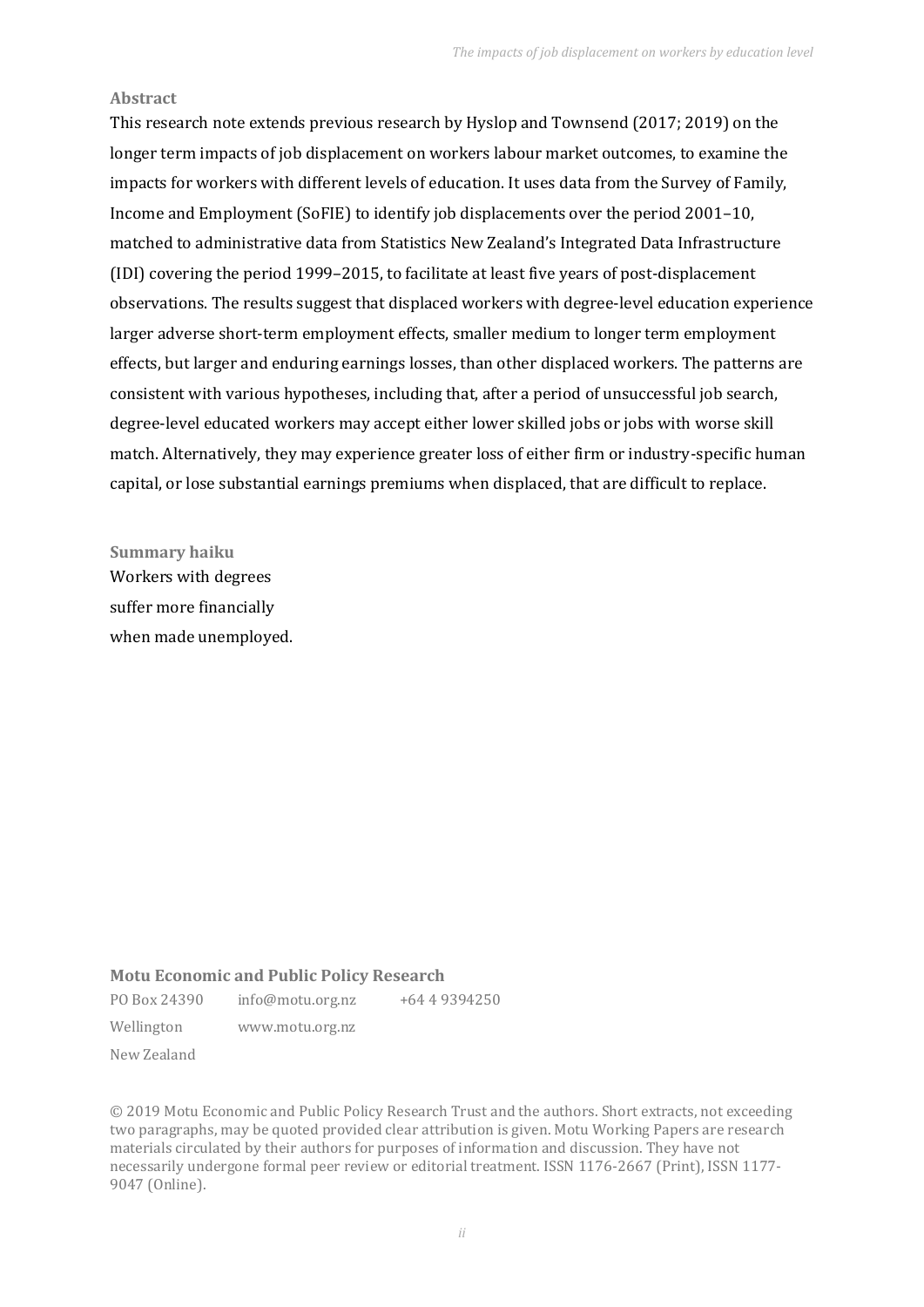## **Table of Contents**

| 1             | Introduction      |                               | 1              |
|---------------|-------------------|-------------------------------|----------------|
| $\mathbf{2}$  |                   | <b>Descriptive statistics</b> | $\mathbf{2}$   |
| 3             |                   | Analysis and results          | 3              |
|               | 3.1               | Main results                  | $\overline{4}$ |
|               | 3.2               | Age-based results             | 5              |
| 4             |                   | <b>Concluding discussion</b>  | 6              |
|               | <b>References</b> |                               | 7              |
| Data appendix |                   | 13                            |                |

# **Tables and Figures**

| Table 1: SoFIE sample descriptive statistics                                    | 8  |
|---------------------------------------------------------------------------------|----|
| Table 2: Highest education by Age-group for displaced and non-displaced workers | 9  |
| Table 3: Impacts of job displacement by Education – all workers, aged 20–64     | 10 |
| Table 4: Impacts of job displacement by Education – prime aged (25–49)          | 11 |
| Table 5: Impacts of job displacement by Education and Age                       | 12 |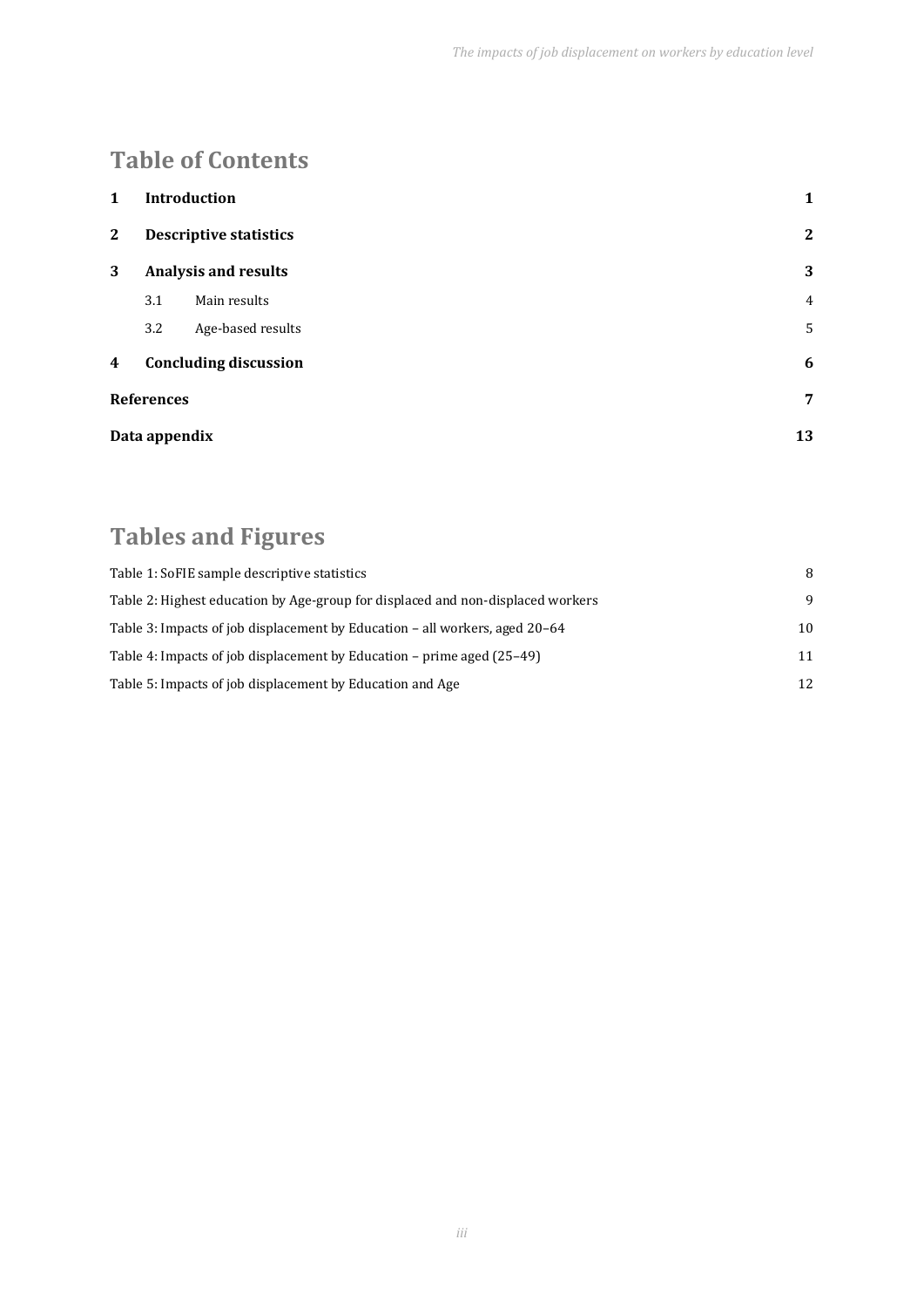### <span id="page-4-0"></span>**1 Introduction**

 $\overline{a}$ 

This research note extends previous research by Hyslop and Townsend (2017; 2019) to analyse the longer term impacts of involuntary job-loss ("displacement") on workers labour market outcomes by education level. In line with much of the international literature, Hyslop and Townsend (2017; 2019) estimate substantial and long-lasting adverse effects of job displacement on workers' subsequent employment and earnings: displaced workers' employment rates are about 10 percentage points lower, and their earnings about 20% lower, 3- 5 years later than for comparable non-displaced workers. Nedelkoska et al (2015) discuss several reasons why job displacement may affect workers subsequent labour market outcomes, 1 and identify skills mismatch as an important explanation of such impacts: this occurs both through an increase in occupational change, and also through moving into less-skilled jobs.

The main hypothesis of interest to the Productivity Commission to test is whether postdisplacement outcomes are better for workers with higher levels of education. It is not clear how displacement effects will vary by level of education. On one hand, workers with higher education and skills have better labour market outcomes in general. On the other hand, if more educated workers are also in jobs with higher levels of firm or sector-specific human capital,<sup>2</sup> then the job displacement effects on their subsequent outcomes may be greater than for less educated workers.<sup>3</sup> Swaim and Podgursky (1989) and Farber (1997) both find that, in the US, more educated displaced workers have higher re-employment rates and experience lower earnings losses conditional on being employed.<sup>4</sup>

The analysis uses matched survey and administrative data within Statistics New Zealand's Integrated Data Infrastructure (IDI). First, the sample of workers is derived from Statistics New Zealand's Survey of Family Income and Employment (SoFIE); and the SoFIE survey is used to identify job displacement events over the period 2001-10. Second, the SoFIE sample is then matched to administrative data from Inland Revenue (IRD) on workers' monthly employment and earnings over the period 1999–2015. This facilitates analysis of the impacts of job loss over the five years following displacement, as well as being able to control for their employment and earnings histories over the two and a half years prior to displacement. In particular, we focus on

<sup>1</sup> These include that it may be difficult to find a new job that values the skills used and developed on the previous job; the job separation may result in the loss of any earnings premiums from incentive contracts on the job; search costs required to find a job; and possible stigma effects associated with having been laid-off from a job. <sup>2</sup> That is, the skills used in a job that are less easily transferred to other firms or sectors.

<sup>3</sup> Similarly, if more educated workers tend to have higher levels of earning from incentive contracts, or greater levels

of stigma associated with job loss. Consistent with the idea of specific human capital loss associated with job displacement, Herz (2019) finds that workers experience greater wage loss when not finding re-employment in a similar job.

<sup>4</sup> These analyses use data from the Displaced Workers Survey (DWS), which is a supplement to the Current Population Survey (CPS). A weakness of the DWS is that there is no non-displaced worker comparison group, so that the reemployment rate comparison is among displaced workers, and may simply reflect higher employment rates of more educated workers. I consider the earnings loss results more robust, as each worker's earnings loss is measured relative to their pre-displacement earnings adjusted for occupational wage growth.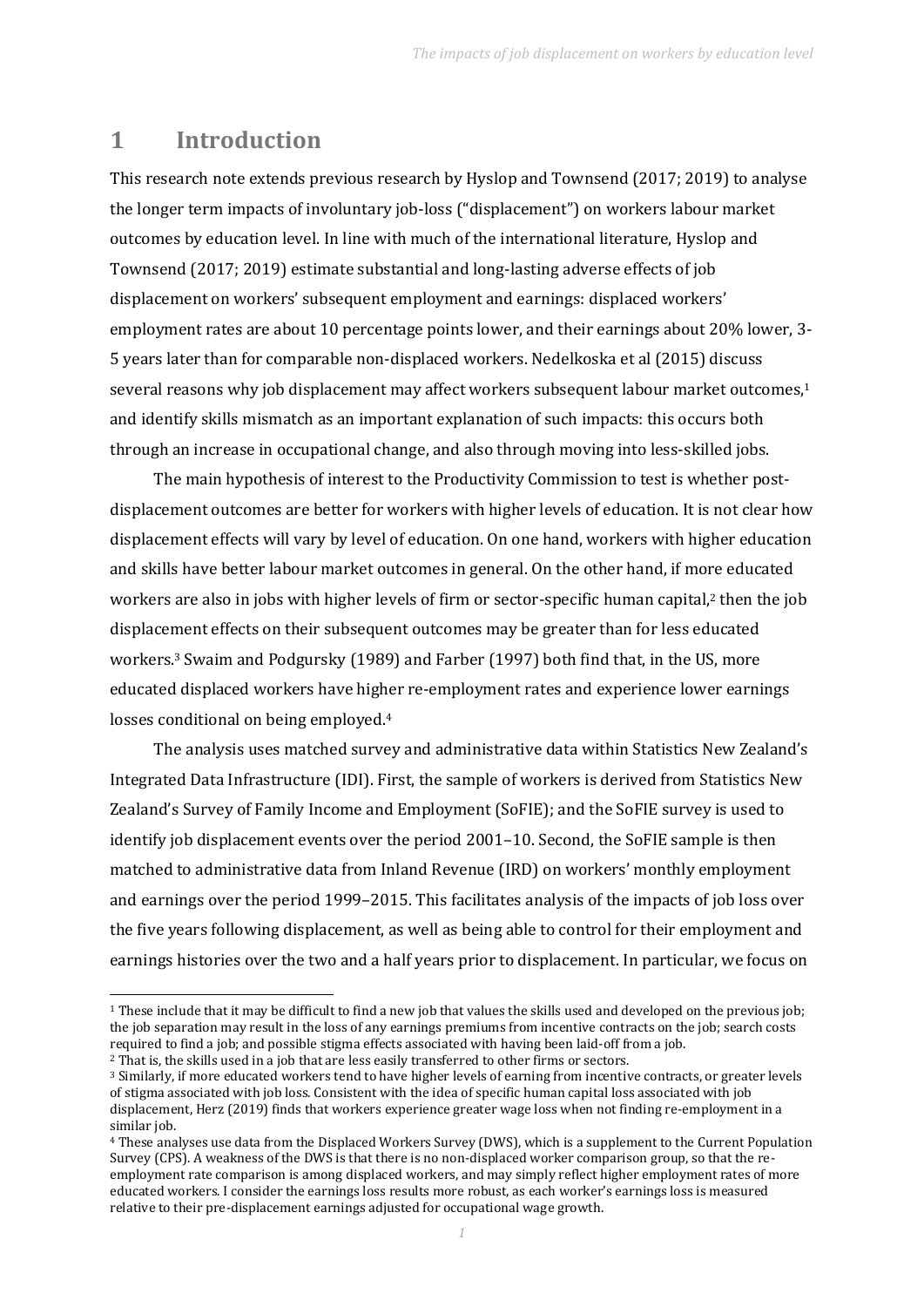the impact of job loss on workers monthly employment rate and their earnings conditional on being employment, averaged within each of the five years following displacement.

The next section compares the characteristics of the analytical sample of displaced and non-displaced workers stratified by education level. Sectio[n 3](#page-6-0) briefly discusses the propensity score matched method used to analyse the impacts of job displacement, and presents the results.

### <span id="page-5-0"></span>**2 Descriptive statistics**

 $\overline{a}$ 

The data appendix contains a discussion of the SoFIE survey, and sample construction used in this analysis. As in Hyslop and Townsend (2017; 2019), the analysis here focuses on workers aged 20-64 years old, who experience involuntary job loss between October 2001 and September 2010. In order to moderate the effects of involuntary job loss for just cause, we follow the OECD (2013) and focus on workers who had been in the job for at least one year.<sup>5</sup> Our sample is restricted to those workers who are matched to the IDI spine.<sup>6</sup>

For each worker who experienced at least one job displacement, we define their focal displacement month as the month of their first displacement from a job held for at least one year. The focus on workers' first displacement event means that the impact analysis includes possible subsequent displacements that has been shown to be important (e.g. Stevens 1997). We include all monthly observations of never-displaced workers employed in each focal displacement month as our non-displaced worker comparison population.

[Table 1](#page-11-0) presents descriptive statistics for a variety of characteristics of displaced and nondisplaced workers. For each of displaced and non-displaced workers, the first column summarises the characteristics of all 20-64 year old workers in SoFIE who had been in the job for at least one year. There were 1,245 displaced workers satisfying these criteria, and 638,829 non-displaced worker observations in focal displacement months.<sup>7</sup> The subsequent columns relate to subsamples stratified by education level. The comparatively small number of displaced workers constrains the stratification of the sample by education, and four broad subgroups are used: No qualifications; High school qualifications; Post-school "Vocational" qualifications; and Degree-level qualifications.<sup>8</sup> These education subgroups range from 14% of the displaced worker sample for those with degree-level qualifications to 36% for those with vocational

<sup>5</sup> The OECD (2013) also argues that short tenure job loss is more likely the result of poor match quality, rather than for economic reasons.

<sup>6</sup> Hyslop and Townsend (2017) report the match rate is 98% for the full sample of displaced workers (i.e. including those with less than a year of job tenure). This is higher than Statistics New Zealand's most recent match rate of 92% for the full SoFIE sample, but employed workers are likely to have higher match rates. Also, that the tax-data measured employment rates corresponding to SoFIE employment dates is on the order of 0.9 (see Hyslop and Townsend 2017), suggests that the effective match rate for our analysis may be about 90%.

<sup>7</sup> All sample counts discussed in the paper are randomly rounded (base-3) to satisfy Stats NZ's confidentiality rules. The displaced worker characteristics are measured at the time of displacement. The non-displaced worker sample consist of all observations of never-displaced workers who are working during a month in which a job displacement is observed, so typically includes multiple observations on the individual never-displaced workers. <sup>8</sup> Given differences in the distribution of education level across age groups, below I also subset the analysis on age,

which further constrains the education groupings.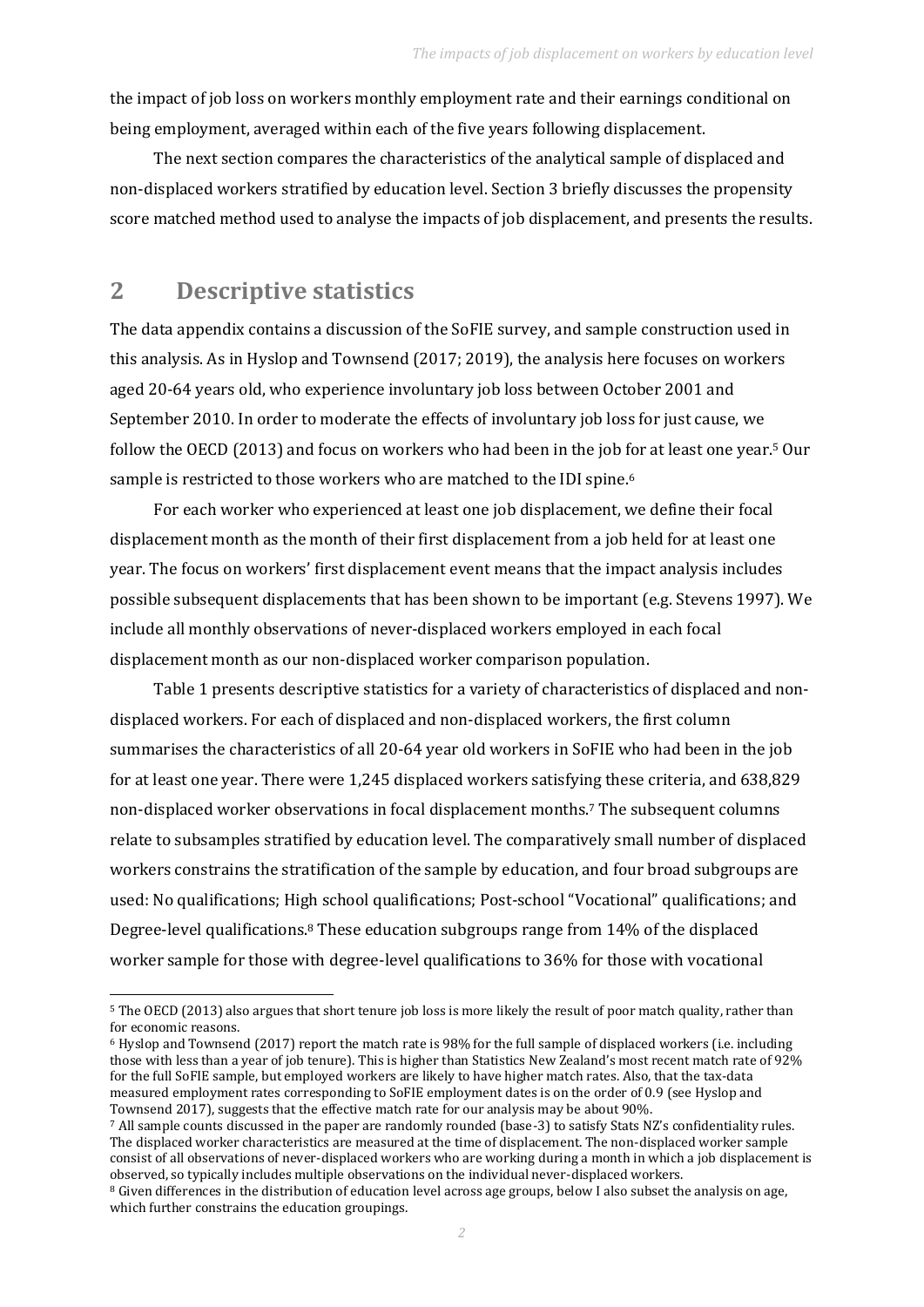qualifications. Consistent with international findings (e.g. Kletzer 1998), job displacement rates are lower for more educated workers.<sup>9</sup> For example, 50% of displaced workers have either no qualifications or only high school qualifications, compared to 42% of non-displaced workers.

Comparing the full sample characteristics, displaced workers are less likely to be female, slightly younger, less likely to be partnered, more likely to have Maori or Pacific ethnicity, and have nearly 1-year shorter job tenure on average. Such relative differences also generally hold across the education-level subsamples. Comparing the average earnings by education level (for either displaced or non-displaced workers) shows the strong positive relationship between higher education and earnings – e.g. the SoFIE average monthly earnings of degree-level education workers are more than 50% higher than that of Vocational education workers. That the average (SoFIE measured) earnings of displaced workers are substantially lower than that of non-displaced workers, partly reflects lower education but are earnings also lower within education groups. 10

[Table 2](#page-12-0) summarises the distribution of education by three age groups for the displaced and non-displaced worker samples: younger workers (aged 20-29), prime aged (30-49), and older workers (50-64). This shows distribution of education varies across age groups, with younger cohorts of workers having higher education levels on average. For this reason, in addition to the full sample analysis of education effects, I will also conduct some age-stratified analysis to assess the robustness of the results.

### <span id="page-6-0"></span>**3 Analysis and results**

 $\overline{a}$ 

The analysis here follows that in Hyslop and Townsend (2017; 2019). In this note, I focus on the impacts of displacement on monthly (wage and salary) employment, and earnings conditional on being employed, as measured in the EMS tables in the IDI. This approach uses propensityscore matching to identify a comparison sample of observationally similar never-displaced workers: i.e. workers whose estimated propensity to be displaced is similar to that of displaced workers.<sup>11</sup> The robustness of the analysis relies on the assumption that, conditional on the characteristics used to predict displacement, workers' potential labour market outcomes are

<sup>9</sup> Swaim and Podgursky (1989) show that, in the US, education differences appear to be due to differences in job displacement rates across occur rather than within occupations.

<sup>10</sup> Although Dixon and Maré (2013) found evidence of declining earnings pre-displacement in SoFIE, Hyslop and Townsend (2017; 2019) found no evidence of this. Also, as discussed in Hyslop and Townsend (2017; 2019), the monthly LEED earnings of displaced workers appear to be inflated by factors such as redundancy and accumulated leave in their final payments from a job.

<sup>11</sup> The propensity score model controls for age, gender, education, ethnicity, job tenure, and pre-displacement employment and earnings. For each displaced worker, up to 10 non-displaced worker matches are selected with replacement among those employed in the same month as the displacement occurs, subject to two constraints. First, displaced and non-displaced workers whose propensity scores lie outside the "common support" are excluded. Second, a non-displaced worker's propensity score must lie within +/-1% of a displaced worker's propensity score to be matched. The non-displaced worker outcomes are weighted by the inverse of the number of matches for each displaced worker. The resultant matched samples are statistically balanced – e.g. see Hyslop and Townsend (2017; 2019) results for the full displaced worker sample.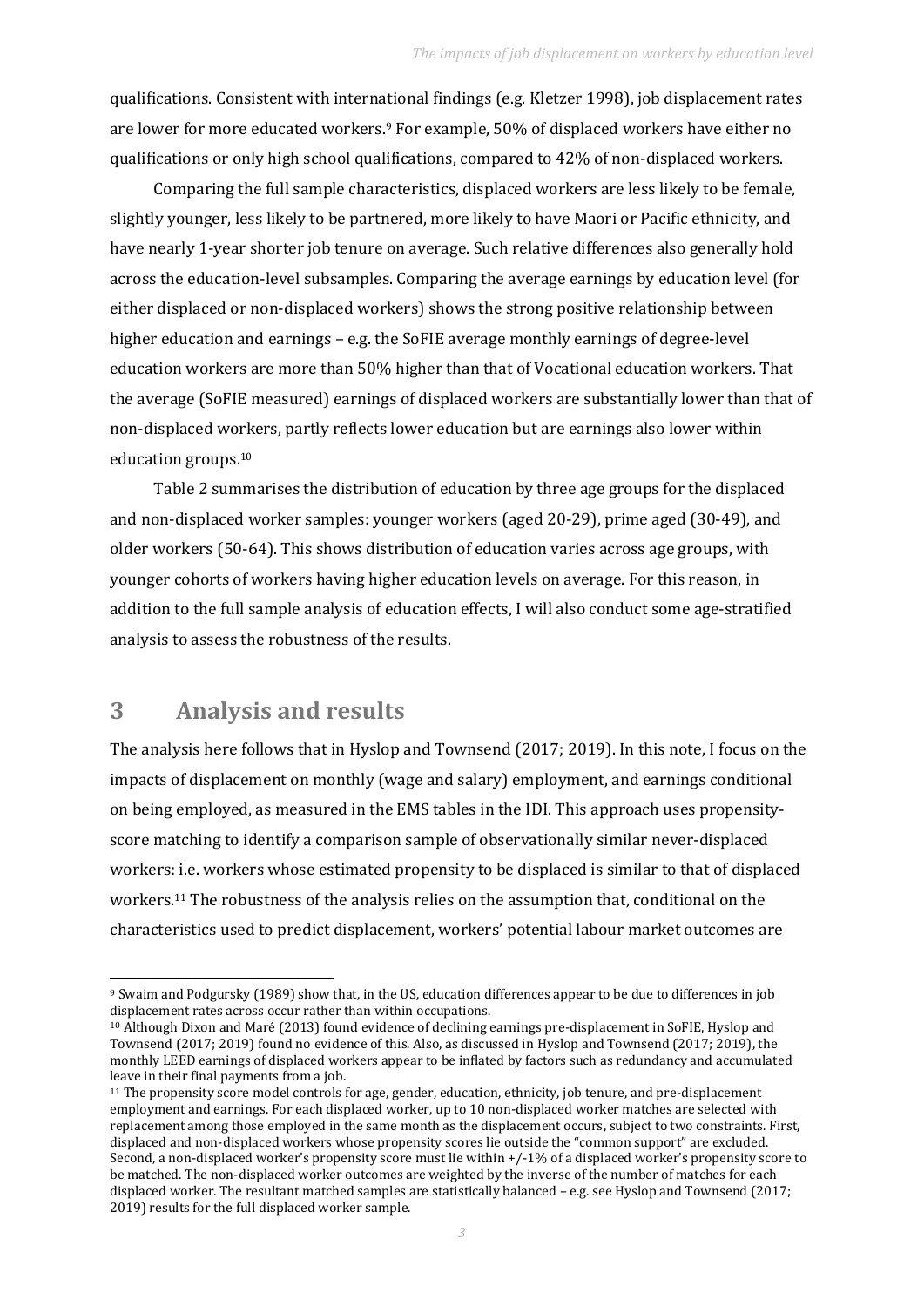independent of whether or not they are displaced – i.e. that a worker's displacement status is essentially random conditional on the observed predictors, and there are no unobserved factors that affect both their displacement and their potential labour market outcomes. This is a strong and untestable assumption, however the earlier analysis is suggestive that job displacements are relatively random across workers.

This approach then estimates the impacts as the difference in average outcomes of the displaced and matched non-displaced comparison samples. The approach is applied separately for each of the alternative subsamples discussed below – i.e. for each subsample, the propensity score model is re-estimated, and then matching is done based on that sample's model estimates. We focus on two labour market outcomes over the five years following the focal displacement date: first, workers monthly wage and salary employment rates; and second, their average earnings in months they are employed (i.e. their "conditional earnings").<sup>12</sup> We estimate separate impacts for each of the five years following the displacement event, in which each year's impact is the average across months in that year.<sup>13</sup>

I begin by estimating the impacts across all displaced workers, and for the full sample stratified by education level. Following this, I consider two extensions to assess the robustness of the results: first, I focus on prime-aged workers, and restrict the age range to 25-49 years;<sup>14</sup> and second, I examine the impacts by age group for a more restrictive education stratification.

#### <span id="page-7-0"></span>**3.1 Main results**

l

The main results of the impacts of job displacement are presented in [Table 3:](#page-13-0) the employment impacts are in the top panel, and the impacts on earnings in the lower panel. These are based on analysis using the full age range (20-64): for the full sample in the first column, and then by education subgroups in the following columns. It is worth emphasising here that the displacement impacts are measured relative to the employment and earnings of comparable non-displaced workers– e.g. the impacts of job displacement for degree-level educated workers are measured relative to the employment and earnings of comparable non-displaced degreelevel educated workers.

First, the displacement impacts on both employment and earnings follow similar patterns for each education group. Workers with degree-level education have noticeably larger adverse employment effects in the first year after displacement – i.e. 33% lower employment than nondisplaced degree-level educated workers (compared to 22-24% impacts for the other education

<sup>12</sup> The earnings analysis is not adjusted for possible differential selection into employment between displaced and non-displaced workers. Podgursky and Swaim (1987) show that the bias from ignoring selection is likely to be small. The alternative, commonly used approach is to analyse the impacts on workers' unconditional earnings; however, the strong (extensive margin) employment effects tends to confound the additional intensive margin (hourly wage and hours) effects.

<sup>13</sup> As well as annual-averaged monthly impacts, I also estimated point-in-time impacts measured at the (6-month) midpoint of each year following displacement. The results are substantively robust to this alternative.

<sup>14</sup> I broaden the prime-age range somewhat to increase the sample size for this analysis.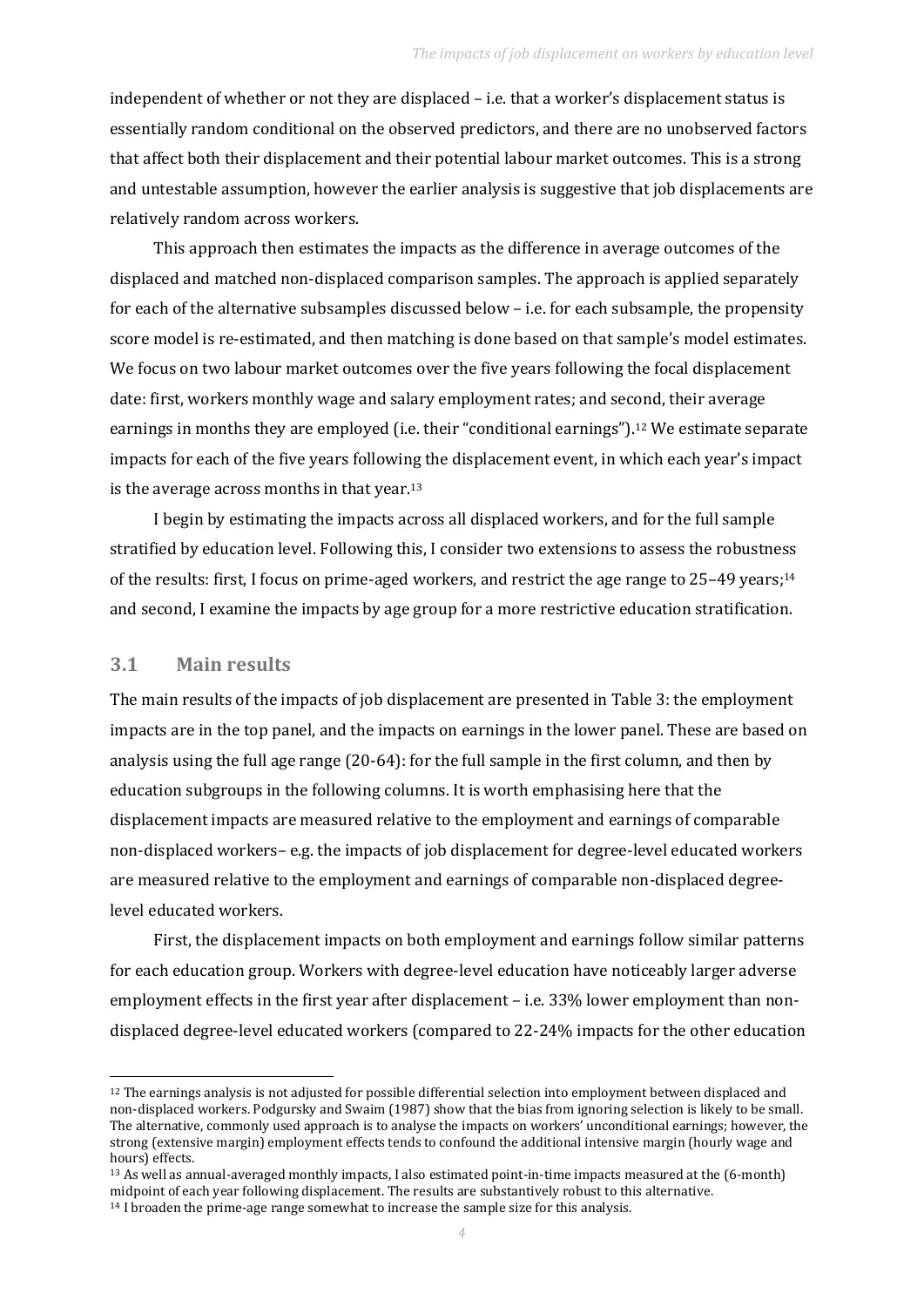groups); slightly worse in the second year (15% impacts, compared to 12-14% for other education groups); and then slightly better outcomes after three years (6-9% impacts, compared to 8-11% for other education groups). These estimates suggest that, although degree-level educated workers take longer to find re-employment, they have relatively better medium to longer term employment prospects, than other workers. However, given the relatively small sample sizes, only the first-year impacts are statistically significantly different for degree-level educated workers.

Second, there are no statistically significant differences in the estimated earnings impacts across the education groups. However, the point-estimates of the earnings losses associated with job loss are always worse for workers with degree-level education. During the first three years following displacement, the conditional earnings loss is estimated to be about 40 logpoints (about one-third), compared to 18-35 log-points for other workers. Their earnings losses decline to 20 log-points in year-5, but this compares with 13-18 log-point losses for the other education groups. Thus, despite possibly better medium term re-employment outcomes, degreelevel educated displaced workers appear to suffer greater persistent earnings loss than the other education groups.

Taken together, the results are consistent with the notion that although degree-level educated displaced workers have relatively better medium term re-employment prospects than other education groups, to successfully find employment requires relatively larger loss of earnings. There are several plausible hypotheses for this pattern. For example, higher educated workers may accept employment with relatively lower skills or worse skills match; their job displacements may involve greater loss of firm or industry specific human capital; or they experience larger loss of earnings premiums associated with incentive contracts. However, this analysis is not able to distinguish among the possible reasons.

As discussed above, it is important to understand that the impacts are measured relative to the employment and earnings of comparable non-displaced workers. That is, worse impacts for degree-level educated workers implies that those workers have relatively lower employment and earnings than comparable non-displaced degree-level educated workers, and not, e.g., that they have worse outcomes relative to other displaced worker education groups.

#### <span id="page-8-0"></span>**3.2 Age-based results**

I first repeat the analysis above, restricted to 'prime-age' workers, aged 25-49. This reduces the sample to about 60% of all displaced workers (ranging from 50% for workers with no qualifications, to two-thirds for workers with degree-level qualifications).

The results from this analysis are presented in [Table 4.](#page-14-0) The estimated impacts on both employment and earnings are generally lower than those for the full age range i[n Table 3,](#page-13-0) which is consistent with displacement having greater impacts on older workers. However, the relative

*5*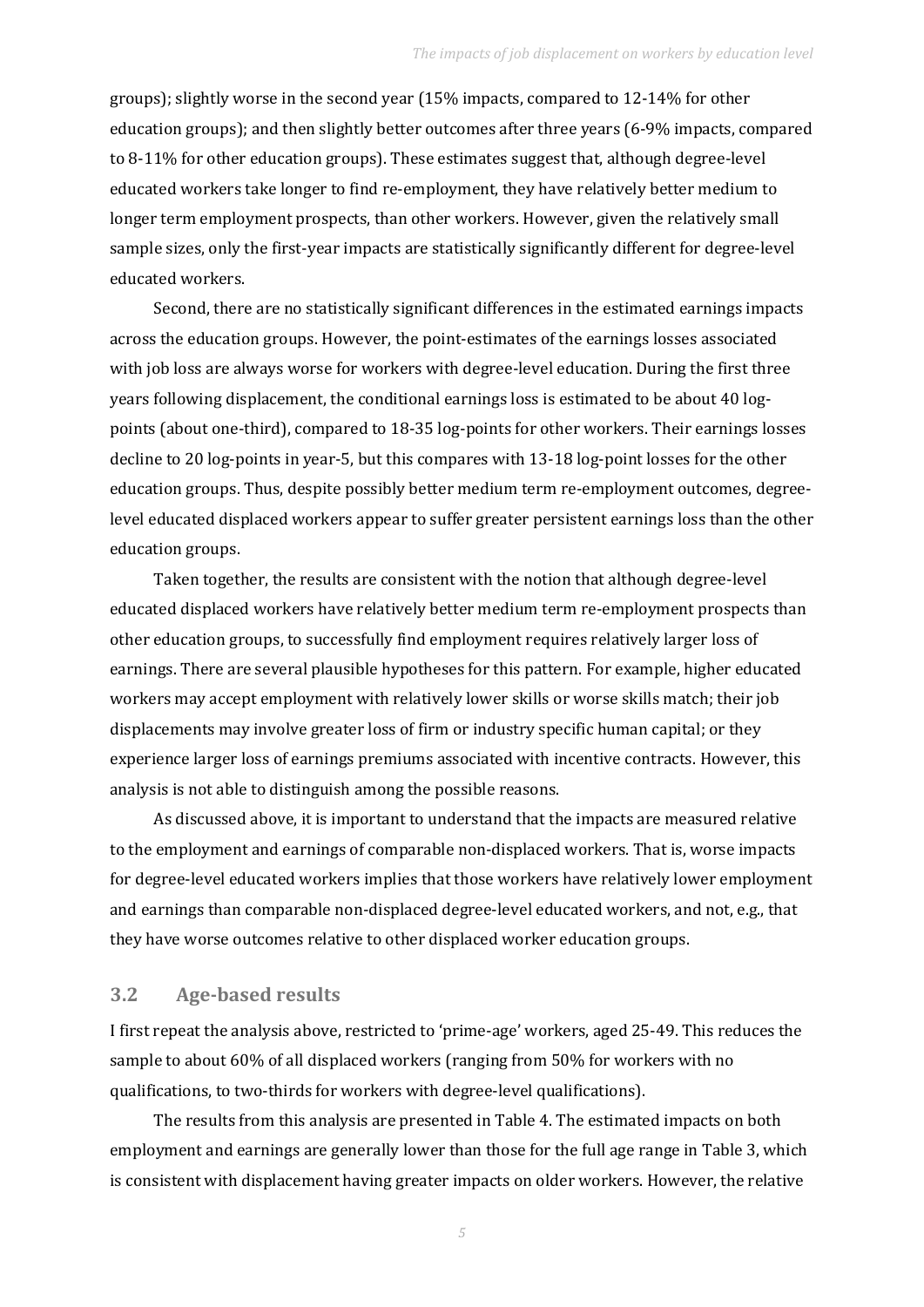patterns across the education groups are broadly similar. In particular, the Degree-level group has larger short run, and lower longer run, employment impacts. The earnings impacts on this group are also generally larger, although there is less systematic pattern, perhaps due greater sampling variation in the smaller samples.

To further control for age differences in education levels, the second extension to the main analysis I considered was to estimate displacement effects by level of education across the three age groups in [Table 2.](#page-12-0) However, given the small numbers of displacements, this necessitated further aggregation of education differences: for this exercise I have stratified education into none and school qualifications versus post-school and degree-level qualifications. The results are presented in [Table 5.](#page-15-0)

Again, the sample sizes are too small to detect any statistically significant within-age group differences in displacement impacts by education level. Focusing on the point estimates, for young workers, it appears those with post-school qualifications have marginally better employment and earnings outcomes than those with at most school qualifications. In contrast, for prime age displaced workers, the employment losses are somewhat worse for those with post-school qualifications; to some extent this also holds for earnings losses. For older workers, the relative employment effects are mixed, while earnings losses are generally lower for those with post-school education.

### <span id="page-9-0"></span>**4 Concluding discussion**

This research note has extended Hyslop and Townsend's (2017; 2019) analysis of the impacts of involuntary job loss on workers subsequent labour market outcomes, to examine how the effects vary by education level. The main results suggest that displaced workers with degree-level education experience larger adverse effects on the short-term employment, smaller medium to longer term employment effects, but larger and enduring effects on earnings, than other displaced workers. These patterns consistent with the notion that, on average, (worker-firm) job match quality is more important for higher (degree-level) educated workers; and that they either require longer to find a suitable replacement job, or after a period of unsuccessful search, lower their expectations and accept lower-skilled positions. Alternative interpretations include that more educated workers experience greater loss of either firm or industry-specific human capital, or lose substantial earnings premiums when displaced, that are difficult to replace.

The main caveat associated with the analysis here is the assumption that propensity score matching on observed characteristics adequately controls for any non-random differences in the displacement propensity across workers, so that their potential labour market outcomes are independent of their displacement status. In addition, the relatively small numbers of measured displacements by education level has constrained the ability to draw strong conclusions from the analysis.

*6*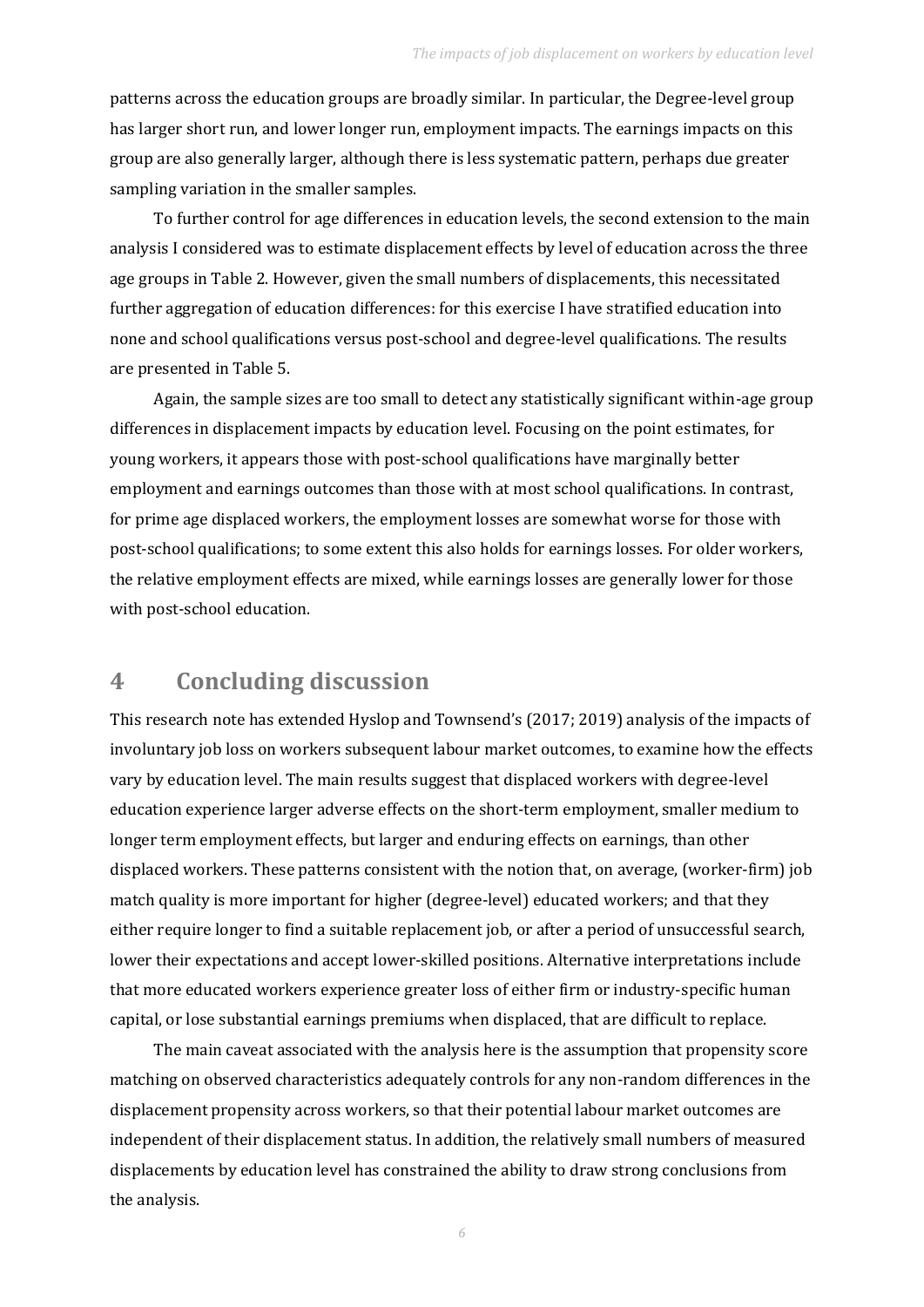### <span id="page-10-0"></span>**References**

- Dixon, Sylvia, and David C. Maré. 2013. "The Costs of Involuntary Job Loss: Impacts on Workers' Employment and Earnings." Motu Working Paper 13–03. Wellington: Motu Economic and Public Policy Research.
- Farber, Henry S. 1997. "The Changing Face of Job Loss in the United States, 1981-1995." Brookings Papers on Economic Activity. Microeconomics 1997: 55–142.
- Herz, Benedikt. 2019. "Specific Human Capital and Wait Unemployment." Journal of Labor Economics 37 (2): 467–508.
- Hyslop, Dean R., and Wilbur Townsend. 2016. "The Characteristics of Displaced Workers in New Zealand, 2002--2010." Manuscript (Motu).
- ———. 2017. "The Longer Term Impacts of Job Displacement on Labour Market Outcomes." Motu Working Paper 17–12. Motu Economic & Public Policy Research.
- Hyslop, Dean R, and Wilbur Townsend. 2019. "The Longer‐term Impacts of Job Displacement on Labour Market Outcomes in New Zealand." Australian Economic Review 52 (2): 158–77.
- Kletzer, Lori G. 1998. "Job Displacement." The Journal of Economic Perspectives 12 (1): 115–36.
- Nedelkoska, Ljubica, Frank Neffke, and Simon Wiederhold. 2015. "Skill Mismatch and the Costs of Job Displacement." In Annual Meeting of the American Economic Association.
- OECD. 2013. OECD Employment Outlook 2013. Paris: Organisation for Economic Co-operation and Development. http://www.oecd-ilibrary.org/content/book/empl\_outlook-2013-en.
- Podgursky, Michael, and Paul Swaim. 1987. "Job Displacement and Earnings Loss: Evidence from the Displaced Worker Survey." ILR Review 41 (1): 17–29.
- Stevens, Ann Huff. 1997. "Persistent Effects of Job Displacement: The Importance of Multiple Job Losses." Journal of Labor Economics 15 (1, Part 1): 165–88.
- Swaim, Paul, and Michael Podgursky. 1989. "Do More-Educated Workers Fare Better Following Job Displacement." Monthly Lab. Rev. 112: 43.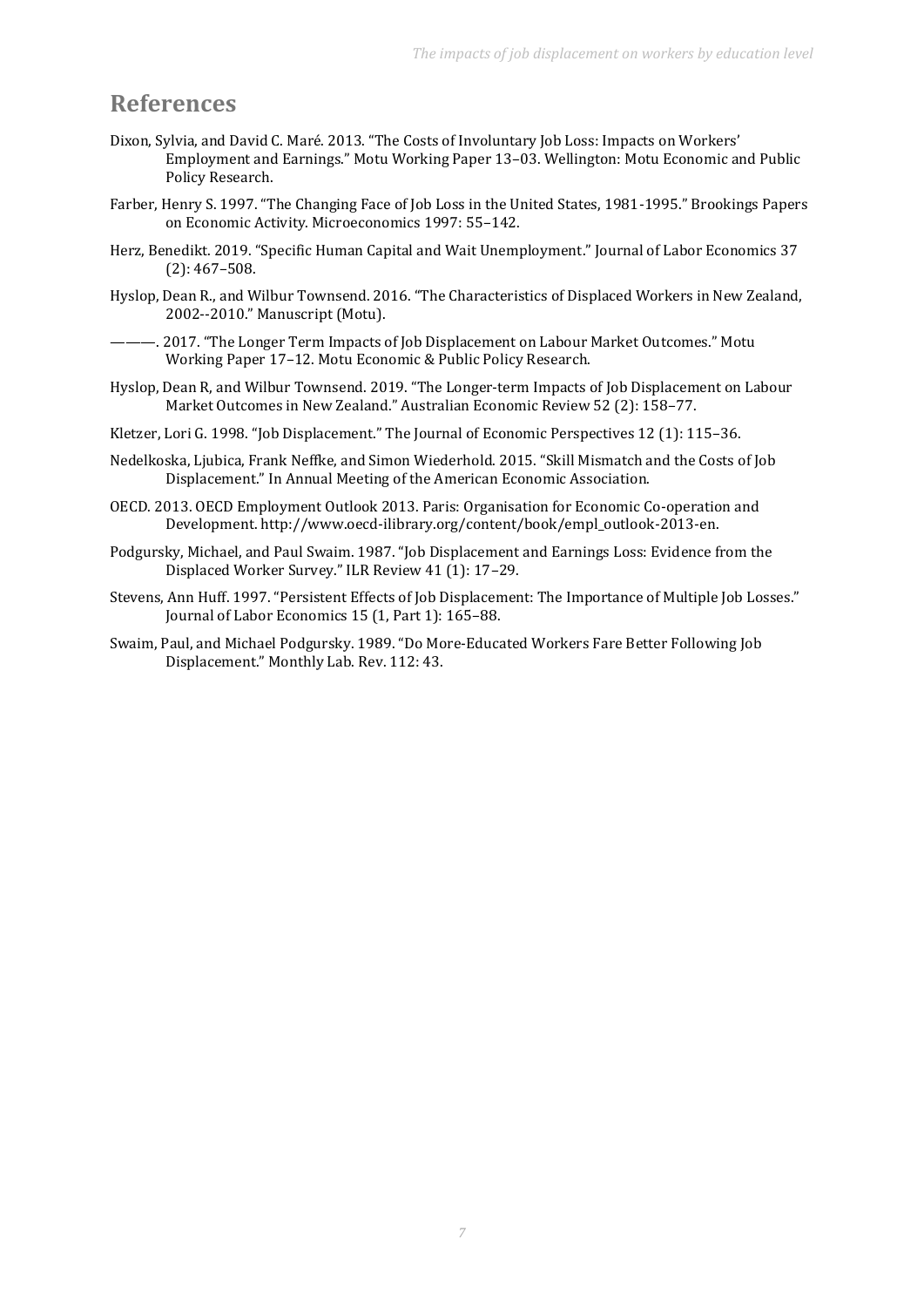|                  |         |         | Displaced Workers |          |          |         |          | Non-Displaced Workers |         |          |
|------------------|---------|---------|-------------------|----------|----------|---------|----------|-----------------------|---------|----------|
|                  | All     | No      | High              | Vocat-   | Degree-  | All     | No       | High                  | Vocat-  | Degree-  |
|                  |         | Quals   | School            | ional    | level    |         | Quals    | School                | ional   | level    |
| Female           | 0.429   | 0.329   | 0.516             | 0.389    | 0.492    | 0.514   | 0.497    | 0.552                 | 0.476   | 0.547    |
|                  | (0.50)  | (0.47)  | (0.50)            | (0.49)   | (0.50)   | (0.50)  | (0.50)   | (0.50)                | (0.50)  | (0.50)   |
| Age              | 41.8    | 44.6    | 39.5              | 41.9     | 43.1     | 42.4    | 46.6     | 40.1                  | 42.9    | 41.4     |
|                  | (12.3)  | (12.6)  | (12.5)            | (11.9)   | (11.0)   | (11.6)  | (11.3)   | (11.9)                | (11.4)  | (10.9)   |
| Partnered        | 0.607   | 0.610   | 0.605             | 0.611    | 0.610    | 0.652   | 0.654    | 0.637                 | 0.666   | 0.651    |
|                  | (0.49)  | (0.49)  | (0.49)            | (0.49)   | (0.49)   | (0.48)  | (0.48)   | (0.48)                | (0.47)  | (0.48)   |
| Family size      | 2.69    | 2.73    | 2.73              | 2.66     | 2.64     | 2.76    | 2.72     | 2.83                  | 2.77    | 2.70     |
|                  | (1.37)  | (1.58)  | (1.34)            | (1.29)   | (1.34)   | (1.40)  | (1.43)   | (1.43)                | (1.39)  | (1.35)   |
| NZ European      | 0.773   | 0.683   | 0.774             | 0.812    | 0.814    | 0.781   | 0.721    | 0.780                 | 0.808   | 0.782    |
|                  | (0.42)  | (0.47)  | (0.42)            | (0.39)   | (0.39)   | (0.41)  | (0.45)   | (0.41)                | (0.39)  | (0.41)   |
| Maori            | 0.123   | 0.232   | 0.097             | 0.114    | 0.051    | 0.110   | 0.180    | 0.097                 | 0.116   | 0.059    |
|                  | (0.33)  | (0.42)  | (0.30)            | (0.32)   | (0.22)   | (0.31)  | (0.38)   | (0.30)                | (0.32)  | (0.24)   |
| Pacific          | 0.051   | 0.073   | 0.081             | 0.034    | 0.000    | 0.047   | 0.068    | 0.073                 | 0.031   | 0.024    |
|                  | (0.22)  | (0.26)  | (0.27)            | (0.17)   | (0.07)   | (0.21)  | (0.25)   | (0.26)                | (0.17)  | (0.15)   |
| Asian            | 0.029   | 0.012   | 0.016             | 0.020    | 0.102    | 0.042   | 0.021    | 0.033                 | 0.022   | 0.104    |
|                  | (0.17)  | (0.11)  | (0.14)            | (0.13)   | (0.30)   | (0.20)  | (0.14)   | (0.18)                | (0.15)  | (0.31)   |
| Other ethnicity  | 0.017   | 0.012   | 0.024             | 0.013    | 0.034    | 0.015   | 0.005    | 0.011                 | 0.018   | 0.023    |
|                  | (0.13)  | (0.09)  | (0.15)            | (0.12)   | (0.17)   | (0.12)  | (0.07)   | (0.11)                | (0.13)  | (0.15)   |
| Job tenure       | 5.827   | 7.268   | 5.540             | 5.369    | 5.695    | 6.767   | 7.856    | 6.574                 | 6.970   | 5.826    |
|                  | (7.01)  | (8.92)  | (6.30)            | (6.50)   | (6.44)   | (7.27)  | (8.21)   | (7.18)                | (7.26)  | (6.49)   |
| Employed         | 0.882   | 0.890   | 0.895             | 0.859    | 0.915    | 0.927   | 0.913    | 0.926                 | 0.928   | 0.938    |
| (LEED)           | (0.32)  | (0.31)  | (0.31)            | (0.34)   | (0.31)   | (0.26)  | (0.28)   | (0.26)                | (0.26)  | (0.24)   |
| Earnings         | 3,223   | 2,508   | 2,928             | 3,115    | 5,165    | 4,483   | 3,276    | 3,818                 | 4,343   | 6,495    |
| (SoFIE, \$)      | (3,805) | (2,588) | (3, 108)          | (3, 110) | (6, 558) | (3,990) | (2, 147) | (2,701)               | (2,976) | (6, 496) |
| Fraction         |         | 0.198   | 0.299             | 0.359    | 0.142    | 1       | 0.159    | 0.262                 | 0.369   | 0.207    |
| No. Observations | 1,245   | 246     | 372               | 447      | 177      | 638,829 | 101,367  | 167,598               | 235,851 | 132,483  |

#### Table 1: SoFIE sample descriptive statistics

<span id="page-11-0"></span>Notes: Standard deviations in parentheses. Sample includes 20-64 year olds with at least 1-year of job tenure: displaced worker observations are in the month of displacement (October 2001–September 2010); non-displaced worker observations are pooled across months in which any displacements occur. Earnings are expressed in CPI-adjusted June quarter 2016 \$-values. Sample sizes are randomly rounded to base-3. Degree-level qualifications include Bachelor and Higher degrees.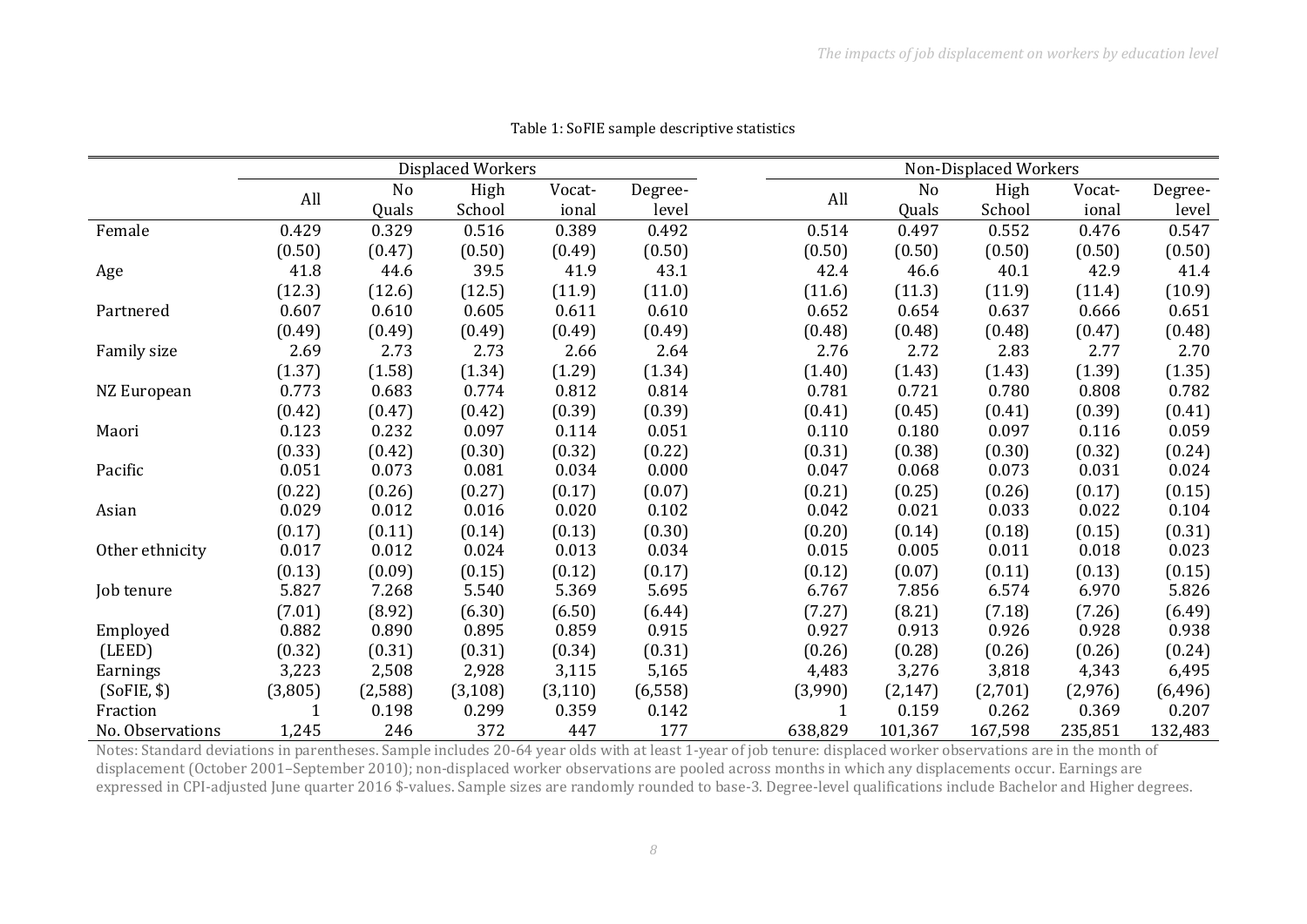<span id="page-12-0"></span>

|                   | Aged<br>20-29                         | Aged<br>30-49 | Aged<br>50-64 | All     |  |  |
|-------------------|---------------------------------------|---------------|---------------|---------|--|--|
|                   | Displaced workers<br>(a)              |               |               |         |  |  |
| No qualifications | 0.167                                 | 0.167         | 0.268         | 0.198   |  |  |
| High school       | 0.393                                 | 0.304         | 0.236         | 0.299   |  |  |
| Vocational        | 0.333                                 | 0.368         | 0.354         | 0.359   |  |  |
| Degree-level      | 0.119                                 | 0.162         | 0.134         | 0.142   |  |  |
| No. observations  | 252                                   | 612           | 381           | 1,245   |  |  |
|                   | (b) Non-displaced worker observations |               |               |         |  |  |
| No qualifications | 0.085                                 | 0.141         | 0.230         | 0.159   |  |  |
| High school       | 0.361                                 | 0.263         | 0.209         | 0.263   |  |  |
| Vocational        | 0.334                                 | 0.373         | 0.384         | 0.370   |  |  |
| Degree-level      | 0.219                                 | 0.222         | 0.178         | 0.208   |  |  |
| No. observations  | 106,926                               | 333,933       | 196,443       | 637,302 |  |  |

### Table 2: Highest education by Age-group for displaced and non-displaced workers

Note: Each panel column shows the qualification distribution for an age group. Sample sizes are randomly rounded to base-3. 1,530 non-displaced worker observations have missing highest education level. Degree-level qualifications include Bachelor and Higher degrees.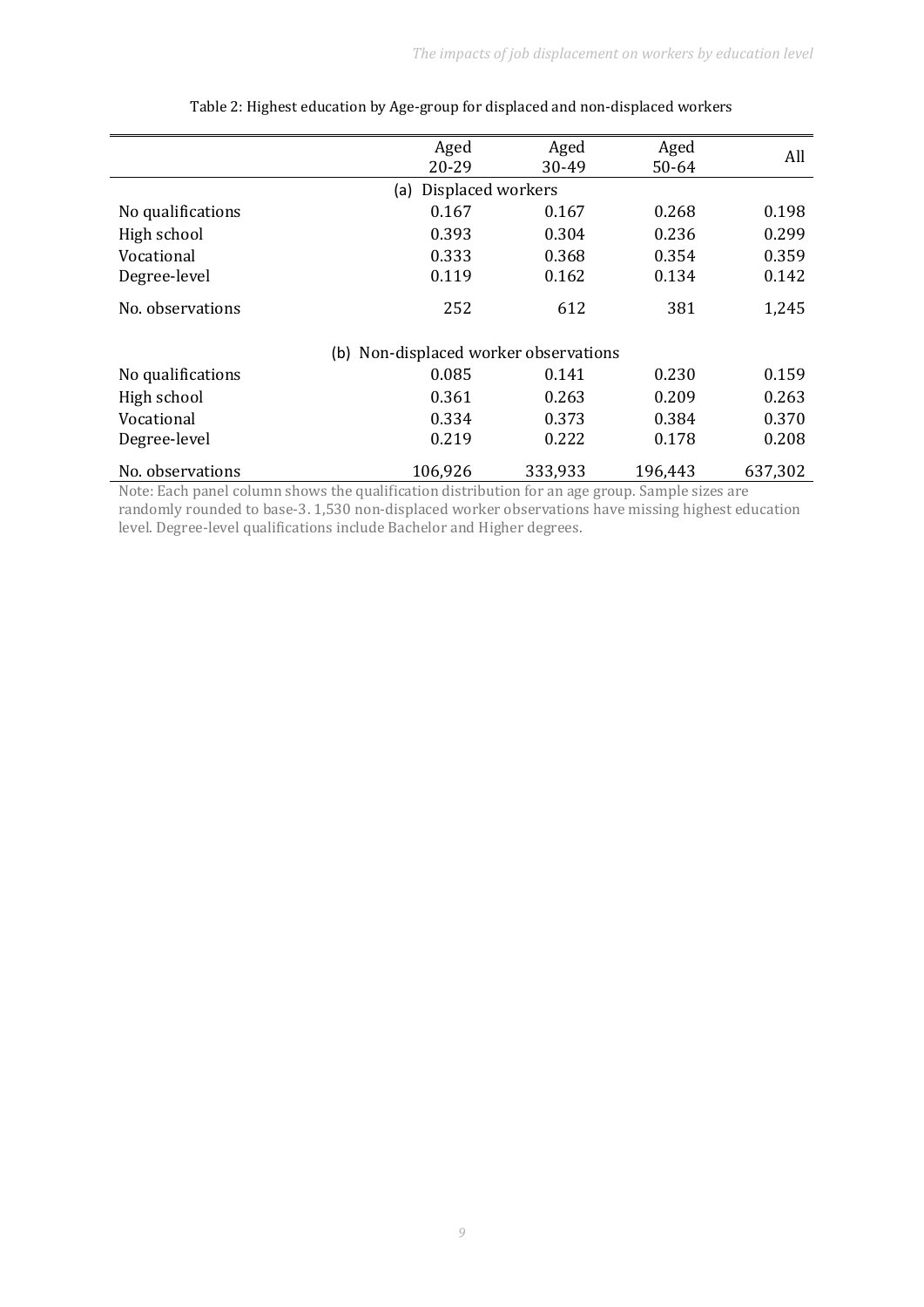<span id="page-13-0"></span>

| Year since                                                                                                       | All         | N <sub>o</sub>      | High        | Vocat-      | Degree-     |
|------------------------------------------------------------------------------------------------------------------|-------------|---------------------|-------------|-------------|-------------|
| displacement                                                                                                     |             | Quals               | School      | ional       | level       |
|                                                                                                                  |             | (a) Employment rate |             |             |             |
| Year 1                                                                                                           | $-0.249***$ | $-0.237***$         | $-0.234***$ | $-0.224***$ | $-0.332***$ |
|                                                                                                                  | (0.012)     | (0.027)             | (0.021)     | (0.020)     | (0.032)     |
| Year 2                                                                                                           | $-0.143***$ | $-0.142***$         | $-0.122***$ | $-0.134***$ | $-0.155***$ |
|                                                                                                                  | (0.013)     | (0.028)             | (0.023)     | (0.022)     | (0.037)     |
| Year 3                                                                                                           | $-0.110***$ | $-0.106***$         | $-0.108***$ | $-0.108***$ | $-0.085**$  |
|                                                                                                                  | (0.013)     | (0.032)             | (0.024)     | (0.023)     | (0.038)     |
| Year 4                                                                                                           | $-0.099***$ | $-0.105***$         | $-0.080***$ | $-0.099***$ | $-0.062$    |
|                                                                                                                  | (0.014)     | (0.034)             | (0.025)     | (0.024)     | (0.039)     |
| Year 5                                                                                                           | $-0.087***$ | $-0.087**$          | $-0.078***$ | $-0.088***$ | $-0.084**$  |
|                                                                                                                  | (0.014)     | (0.034)             | (0.026)     | (0.025)     | (0.041)     |
|                                                                                                                  |             |                     |             |             |             |
|                                                                                                                  |             | (b) Log(earnings)   |             |             |             |
| Year 1                                                                                                           | $-0.334***$ | $-0.343***$         | $-0.350***$ | $-0.311***$ | $-0.387***$ |
|                                                                                                                  | (0.031)     | (0.086)             | (0.072)     | (0.053)     | (0.140)     |
| Year 2                                                                                                           | $-0.272***$ | $-0.275***$         | $-0.239***$ | $-0.244***$ | $-0.431**$  |
|                                                                                                                  | (0.031)     | (0.095)             | (0.074)     | (0.052)     | (0.172)     |
| Year 3                                                                                                           | $-0.234***$ | $-0.208**$          | $-0.229***$ | $-0.177***$ | $-0.405**$  |
|                                                                                                                  | (0.031)     | (0.102)             | (0.064)     | (0.060)     | (0.171)     |
| Year 4                                                                                                           | $-0.185***$ | $-0.178*$           | $-0.174***$ | $-0.135$    | $-0.335*$   |
|                                                                                                                  | (0.029)     | (0.106)             | (0.066)     | (0.061)     | (0.174)     |
| Year 5                                                                                                           | $-0.172***$ | $-0.130$            | $-0.181***$ | $-0.141$    | $-0.201$    |
|                                                                                                                  | (0.029)     | (0.107)             | (0.068)     | (0.059)     | (0.178)     |
|                                                                                                                  |             |                     |             |             |             |
| No. Displaced                                                                                                    |             |                     |             |             |             |
| workers<br>Notes: Estimated standard errors are in parentheses. Degree-level qualifications include Rachelor and | 1,245       | 246                 | 372         | 447         | 177         |

| Table 3: Impacts of job displacement by Education - all workers, aged 20-64 |  |  |
|-----------------------------------------------------------------------------|--|--|
|                                                                             |  |  |

Notes: Estimated standard errors are in parentheses. Degree-level qualifications include Bachelor and Higher degrees. The earnings impacts in panel (b) are conditional on being employed. \*\*\* p<0.01, \*\* p<0.05, \* p<0.1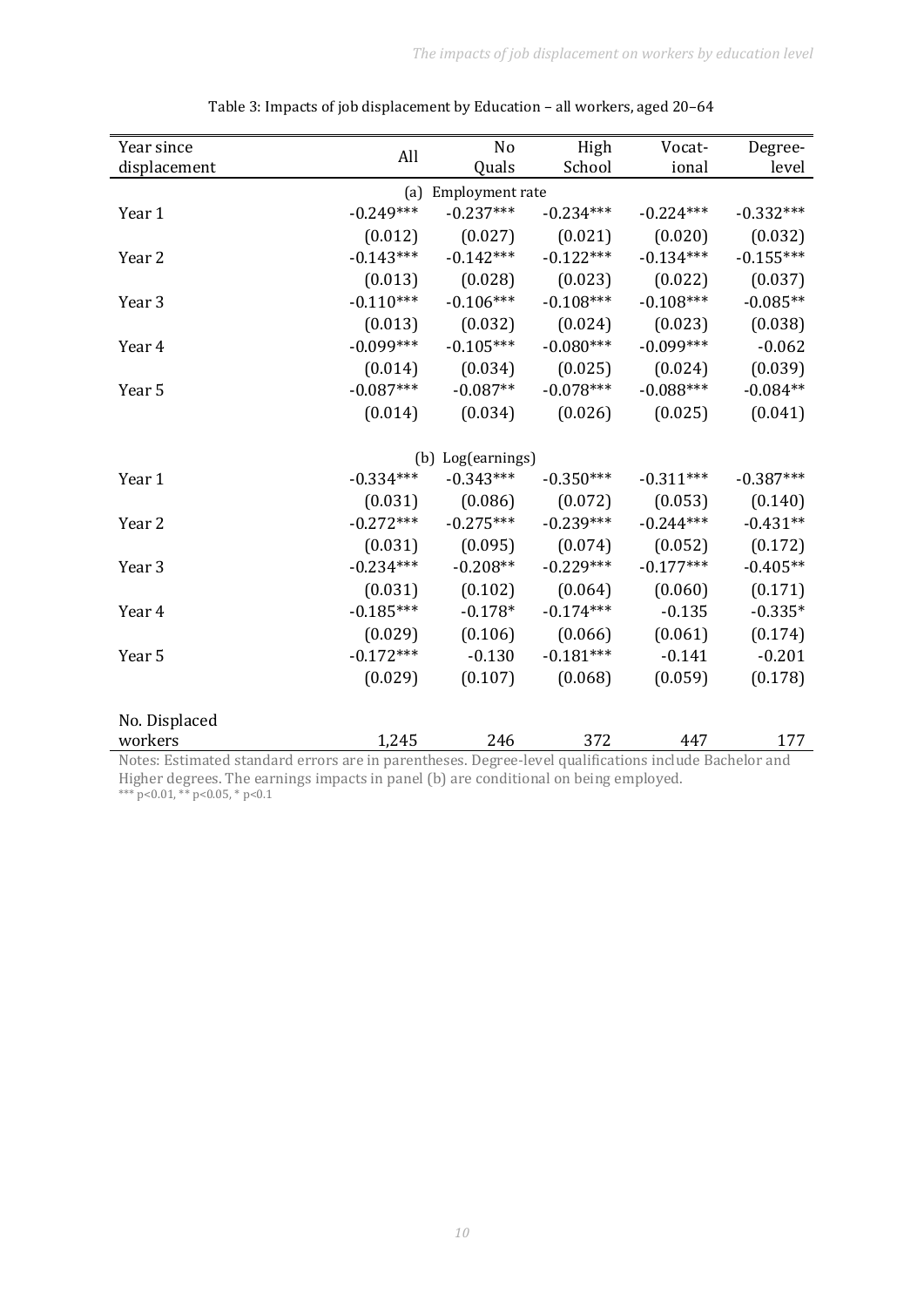<span id="page-14-0"></span>

| Year since                                                                                            | All         | No                  | High        | Vocat-      | Degree-     |
|-------------------------------------------------------------------------------------------------------|-------------|---------------------|-------------|-------------|-------------|
| displacement                                                                                          |             | Quals               | School      | ional       | level       |
|                                                                                                       |             | (a) Employment rate |             |             |             |
| Year 1                                                                                                | $-0.229***$ | $-0.220***$         | $-0.219***$ | $-0.230***$ | $-0.295***$ |
|                                                                                                       | (0.016)     | (0.054)             | (0.032)     | (0.025)     | (0.050)     |
| Year 2                                                                                                | $-0.133***$ | $-0.117**$          | $-0.133***$ | $-0.147***$ | $-0.153***$ |
|                                                                                                       | (0.017)     | (0.056)             | (0.034)     | (0.028)     | (0.055)     |
| Year 3                                                                                                | $-0.089***$ | $-0.102*$           | $-0.094***$ | $-0.101***$ | $-0.077$    |
|                                                                                                       | (0.017)     | (0.057)             | (0.034)     | (0.028)     | (0.050)     |
| Year 4                                                                                                | $-0.079***$ | $-0.099*$           | $-0.059*$   | $-0.102***$ | $-0.051$    |
|                                                                                                       | (0.018)     | (0.057)             | (0.034)     | (0.029)     | (0.054)     |
| Year 5                                                                                                | $-0.067***$ | $-0.061$            | $-0.053$    | $-0.082***$ | $-0.046$    |
|                                                                                                       | (0.018)     | (0.059)             | (0.035)     | (0.030)     | (0.058)     |
|                                                                                                       |             |                     |             |             |             |
|                                                                                                       |             | (b) Log(earnings)   |             |             |             |
| Year 1                                                                                                | $-0.285***$ | $-0.314$            | $-0.299*$   | $-0.223***$ | $-0.346$    |
|                                                                                                       | (0.038)     | (0.343)             | (0.154)     | (0.057)     | (0.270)     |
| Year 2                                                                                                | $-0.242***$ | $-0.183$            | $-0.271*$   | $-0.190***$ | $-0.328$    |
|                                                                                                       | (0.038)     | (0.354)             | (0.163)     | (0.067)     | (0.312)     |
| Year 3                                                                                                | $-0.205***$ | $-0.230$            | $-0.232$    | $-0.094$    | $-0.350$    |
|                                                                                                       | (0.038)     | (0.352)             | (0.156)     | (0.064)     | (0.255)     |
| Year 4                                                                                                | $-0.162***$ | $-0.177$            | $-0.210$    | $-0.063$    | $-0.266$    |
|                                                                                                       | (0.037)     | (0.377)             | (0.159)     | (0.067)     | (0.190)     |
| Year 5                                                                                                | $-0.153***$ | $-0.236$            | $-0.184$    | $-0.110$    | $-0.141$    |
|                                                                                                       | (0.037)     | (0.388)             | (0.187)     | (0.073)     | (0.236)     |
|                                                                                                       |             |                     |             |             |             |
| No. Displaced                                                                                         |             |                     |             |             |             |
| workers                                                                                               | 732         | 120                 | 216         | 279         | 117         |
| Notes: Estimated standard errors are in parentheses. Degree-level qualifications include Bachelor and |             |                     |             |             |             |

| Table 4: Impacts of job displacement by Education - prime aged (25-49) |  |  |  |  |  |
|------------------------------------------------------------------------|--|--|--|--|--|
|------------------------------------------------------------------------|--|--|--|--|--|

Higher degrees. The earnings impacts in panel (b) are conditional on being employed. \*\*\* p<0.01, \*\* p<0.05, \* p<0.1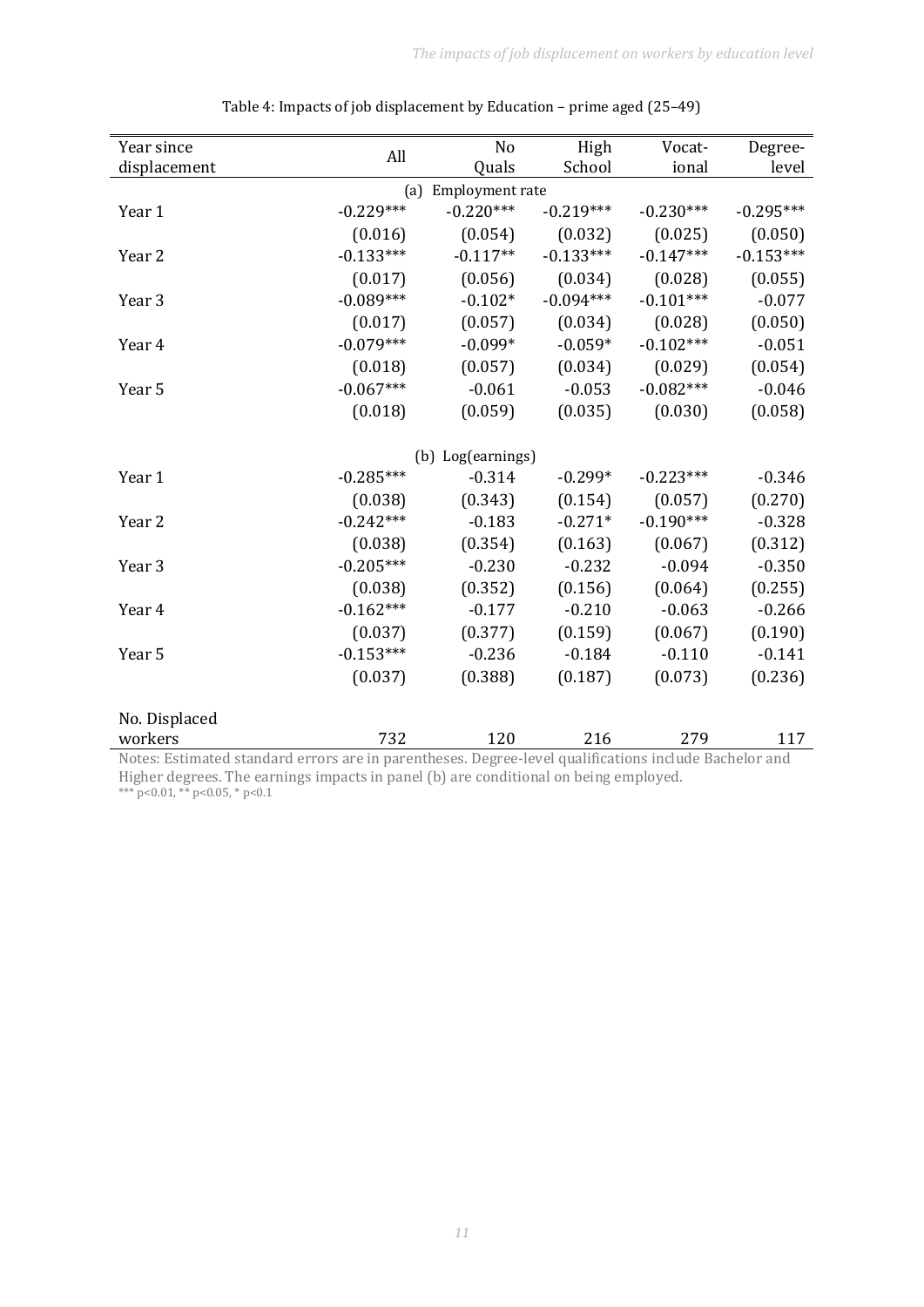<span id="page-15-0"></span>

| Year<br><b>Employment rate</b>                                                | <u>log(earnings)</u> |             |
|-------------------------------------------------------------------------------|----------------------|-------------|
| since                                                                         |                      |             |
| displace-<br>Post<br>High                                                     | High                 | Post        |
| All<br>school<br>School<br>All<br>ment                                        | school               | school      |
| (a) Young (Aged 20-29)                                                        |                      |             |
| $-0.200***$<br>$-0.186***$<br>$-0.189***$<br>$-0.312***$<br>Year 1            | $-0.380***$          | $-0.224$    |
| (0.026)<br>(0.035)<br>(0.043)<br>(0.080)                                      | (0.102)              | (0.148)     |
| $-0.079***$<br>$-0.083*$<br>$-0.223***$<br>$-0.065$<br>Year 2                 | $-0.230*$            | $-0.211$    |
| (0.040)<br>(0.047)<br>(0.028)<br>(0.085)                                      | (0.134)              | (0.186)     |
| $-0.268***$<br>$-0.071$<br>$-0.076*$<br>$-0.093*$<br>Year 3                   | $-0.219*$            | $-0.225$    |
| (0.031)<br>(0.042)<br>(0.051)<br>(0.094)                                      | (0.131)              | (0.225)     |
| $-0.043$<br>$-0.043$<br>$-0.062$<br>$-0.116$<br>Year 4                        | $-0.107$             | $-0.106$    |
| (0.044)<br>(0.054)<br>(0.088)                                                 | (0.112)              | (0.210)     |
| (0.032)<br>$-0.125$                                                           | $-0.140$             | $-0.111$    |
| $-0.051$<br>$-0.065$<br>$-0.050$<br>Year 5                                    |                      |             |
| (0.033)<br>(0.048)<br>(0.057)<br>(0.098)                                      | (0.123)              | (0.266)     |
| No. Disp.<br>252<br>141<br>114<br>workers<br>252                              | 141                  | 114         |
|                                                                               |                      |             |
| (b) Prime (Aged 30-49)                                                        |                      |             |
| $-0.206***$<br>$-0.259***$<br>$-0.239***$<br>$-0.317***$<br>Year 1            | $-0.264***$          | $-0.334***$ |
| (0.024)<br>(0.016)<br>(0.025)<br>(0.046)                                      | (0.078)              | (0.070)     |
| $-0.119***$<br>$-0.170***$<br>$-0.145***$<br>$-0.260***$<br>Year <sub>2</sub> | $-0.214***$          | $-0.289***$ |
| (0.044)<br>(0.018)<br>(0.026)<br>(0.026)                                      | (0.079)              | (0.085)     |
| $-0.091***$<br>$-0.226***$<br>$-0.106***$<br>$-0.114***$<br>Year 3            | $-0.215***$          | $-0.201**$  |
| (0.027)<br>(0.018)<br>(0.026)<br>(0.041)                                      | (0.082)              | (0.084)     |
| $-0.099***$<br>$-0.076***$<br>$-0.110***$<br>$-0.206***$<br>Year 4            | $-0.179**$           | $-0.189**$  |
| (0.040)<br>(0.018)<br>(0.028)<br>(0.026)                                      | (0.091)              | (0.083)     |
| $-0.087***$<br>$-0.052*$<br>$-0.113***$<br>$-0.188***$<br>Year 5              | $-0.172*$            | $-0.182*$   |
| (0.027)<br>(0.028)<br>(0.040)<br>(0.019)                                      | (0.094)              | (0.096)     |
| No. Disp.                                                                     |                      |             |
| 288<br>324<br>612<br>workers<br>612                                           | 288                  | 324         |
|                                                                               |                      |             |
| (c) Older (Aged $50-64$ )                                                     |                      |             |
| $-0.314***$<br>$-0.320***$<br>$-0.311***$<br>$-0.454***$<br>Year 1            | $-0.479***$          | $-0.417**$  |
| (0.023)<br>(0.032)<br>(0.036)<br>(0.090)                                      | (0.113)              | (0.166)     |
| $-0.199***$<br>$-0.216***$<br>$-0.394***$<br>$-0.177***$<br>Year 2            | $-0.407***$          | $-0.364**$  |
| (0.036)<br>(0.037)<br>(0.093)<br>(0.026)                                      | (0.123)              | (0.182)     |
| $-0.174***$<br>$-0.147***$<br>$-0.180***$<br>$-0.324***$<br>Year <sub>3</sub> | $-0.286$             | $-0.311*$   |
| (0.040)<br>(0.039)<br>(0.083)<br>(0.027)                                      | (0.180)              | (0.178)     |
| $-0.154***$<br>$-0.163***$<br>$-0.136***$<br>$-0.266***$<br>Year 4            | $-0.292**$           | $-0.210$    |
| (0.042)<br>(0.029)<br>(0.040)<br>(0.071)                                      | (0.130)              | (0.133)     |
| $-0.134***$<br>$-0.144***$<br>$-0.112***$<br>$-0.227***$<br>Year 5            | $-0.214*$            | $-0.153$    |
| (0.030)<br>(0.043)<br>(0.043)<br>(0.063)                                      | (0.115)              | (0.129)     |
| No. Disp.                                                                     |                      |             |
| 381<br>381<br>195<br>186<br>workers                                           | 195                  | 186         |

| Table 5: Impacts of job displacement by Education and Age |  |  |  |  |  |  |
|-----------------------------------------------------------|--|--|--|--|--|--|
|-----------------------------------------------------------|--|--|--|--|--|--|

Notes: Estimated standard errors are in parentheses. The "High school" education group includes workers with no qualifications. The earnings impacts are conditional on being employed. \*\*\*  $p<0.01$ , \*\*  $p<0.05$ , \*  $p<0.1$